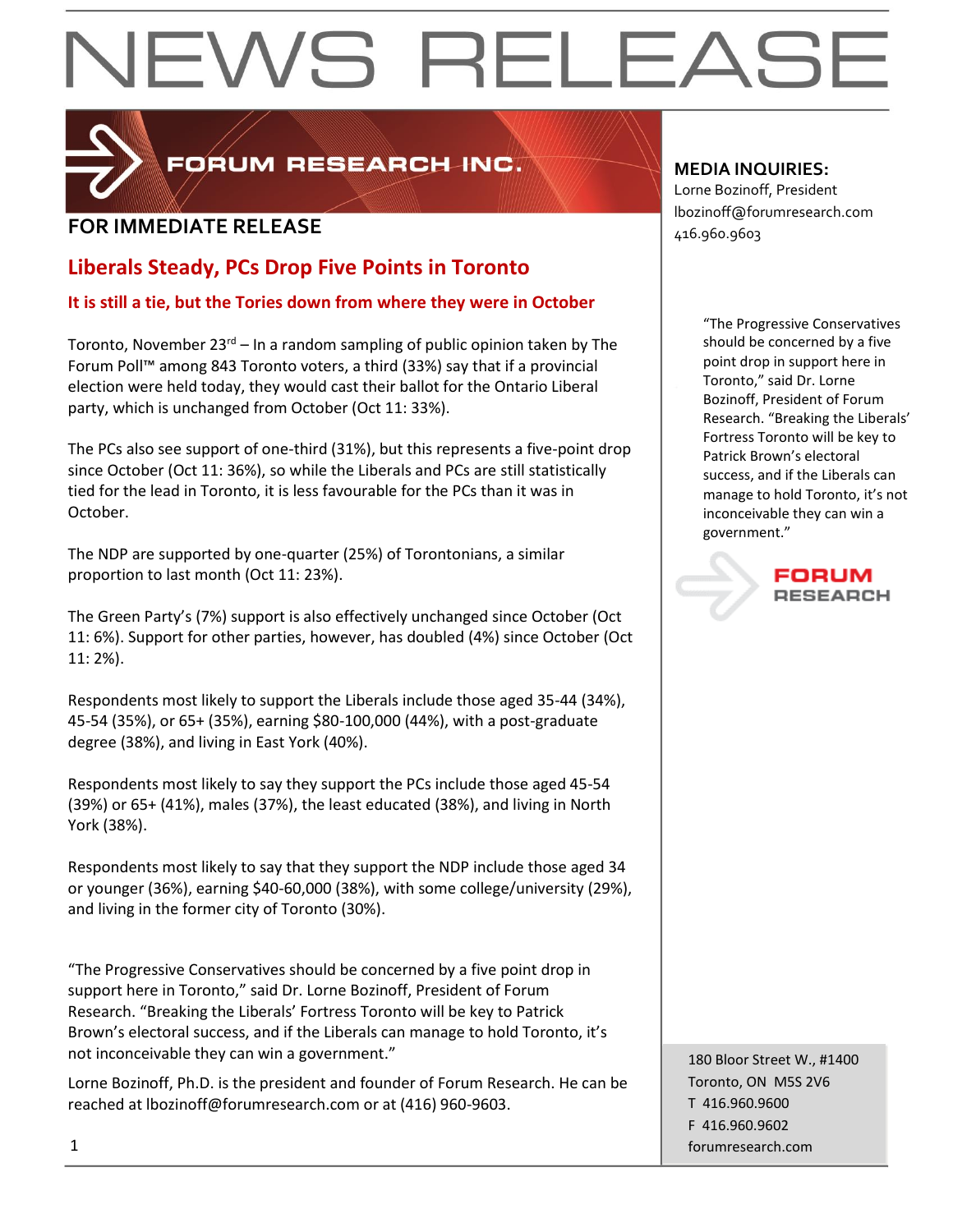# EWS RELEAS

# FORUM RESEARCH INC.

### **Methodology** 416.960.9603

The Forum Poll™ was conducted by Forum Research with the results based on an interactive voice response telephone survey of 843 randomly selected Toronto Voters. The poll was conducted November 21 $^{\text{st}}$  and 22 $^{\text{nd}}$ , 2017.

Results based on the total sample are considered accurate +/- 3%, 19 times out of 20. Subsample results will be less accurate. Margins of error for subsample (such as age, gender) results are available at [www.forumresearch.com/samplestim.asp](http://www.forumresearch.com/samplestim.asp)

Where appropriate, the data has been statistically weighted by age, region, and other variables to ensure that the sample reflects the actual population according to the latest Census data.

This research is not necessarily predictive of future outcomes, but rather, captures opinion at one point in time. Actual results will depend on the parties' ability to get their voters out. Forum Research conducted this poll as a public service and to demonstrate our survey research capabilities. Forum houses its poll results in the Data Library of the Department of Political Science at the University of Toronto.

With offices across Canada and around the world, 100% Canadian-owned Forum Research is one of the country's leading survey research firms. This Forum Poll™ and other polls may be found at Forum's poll archive at [forumpoll.com.](file:///C:/Users/gmilakovic/Dropbox/Forum%20Poll%20Temporary/2017/November/TO/Releases/forumpoll.com)

#### **MEDIA INQUIRIES:**

Lorne Bozinoff, President lbozinoff@forumresearch.com



180 Bloor Street W., #1400 Toronto, ON M5S 2V6 T 416.960.9600 F 416.960.9602 2 forumresearch.com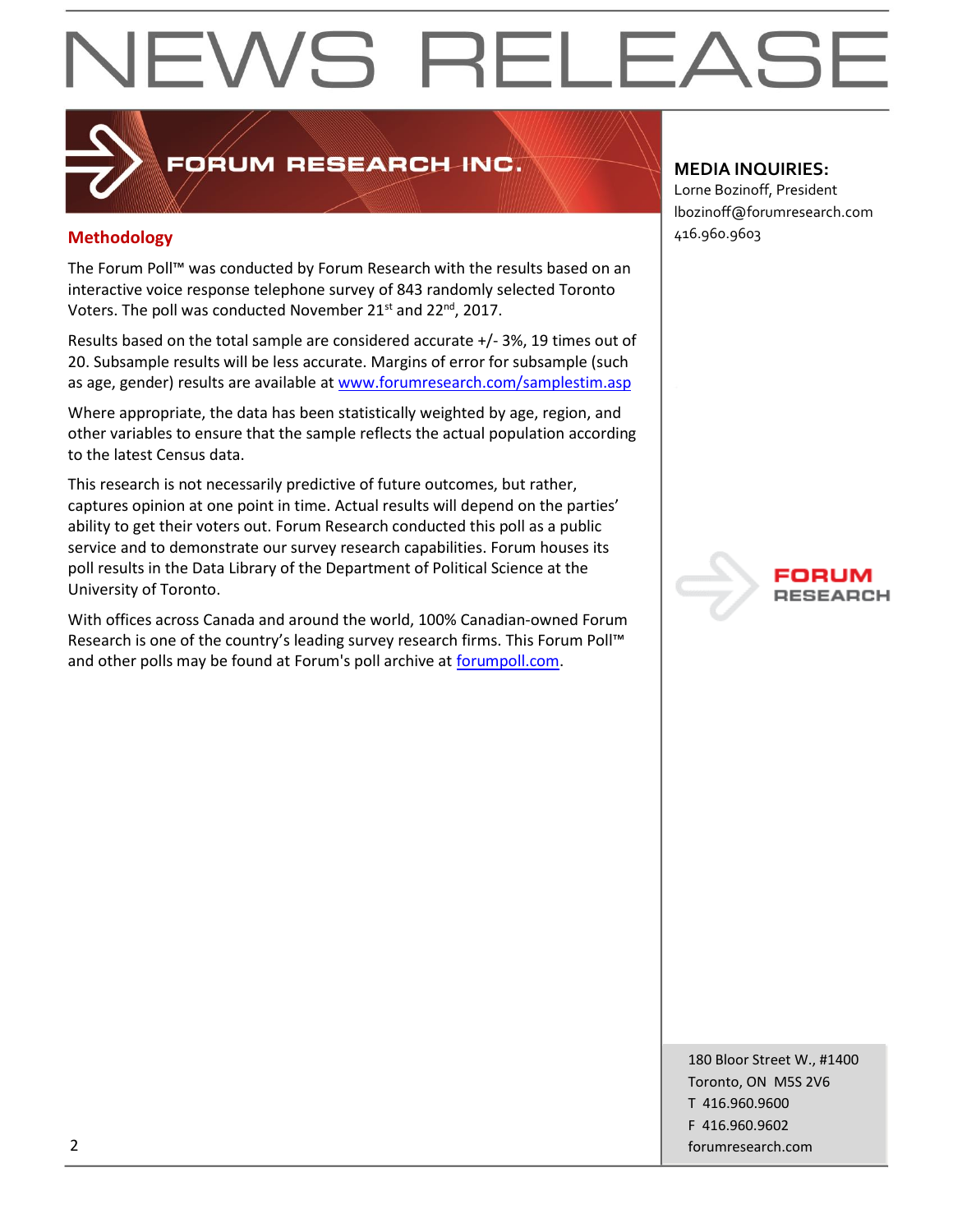# EWS RELEAS

## FORUM RESEARCH INC.

#### **Provincial Election Voting Preference Trending in the City of Toronto**  $|416.960.9603$ *[Decided / Leaning]*

| %                        | Sample | <b>Con</b> | Lib | <b>NDP</b> | Green          | <b>Other</b>             |
|--------------------------|--------|------------|-----|------------|----------------|--------------------------|
| November 29-30, 2017     | 843    | 31         | 33  | 25         | 7              | 4                        |
| October 8, 2017          | 813    | 36         | 33  | 23         | 6              | $\overline{2}$           |
| September 9, 2017        | 658    | 38         | 30  | 23         | 8              | 2                        |
| June 27, 2017            | 1040   | 38         | 32  | 21         | 6              | 3                        |
| May 31, 2017             | 1035   | 34         | 34  | 25         | 5              | $\overline{2}$           |
| April 13, 2017           | 840    | 38         | 31  | 22         | 6              | $\overline{2}$           |
| March 14, 2017           | 1104   | 36         | 31  | 22         | $\overline{ }$ | $\overline{4}$           |
| <b>February 12, 2017</b> | 1090   | 35         | 34  | 22         | 7              | $\overline{\phantom{a}}$ |

#### **MEDIA INQUIRIES:**

Lorne Bozinoff, President lbozinoff@forumresearch.com

#### *Provincial voting*

*If a provincial election were held today, which party would you be most likely to vote for? + Even though you may not have made up your mind, which party are you leaning towards at this time?*

#### *[Decided and Leaning]*

#### *Age/Gender*

| %                               | <b>Total</b>   | 18-34 | 35-44          | 45-54 | 55-64 | $65+$          | <b>Male</b> | Female         |
|---------------------------------|----------------|-------|----------------|-------|-------|----------------|-------------|----------------|
| Sample                          | 778            | 135   | 116            | 147   | 146   | 234            | 378         | 376            |
| <b>Progressive Conservative</b> | 31             | 20    | 32             | 39    | 36    | 41             | 37          | 26             |
| <b>Liberal</b>                  | 33             | 31    | 34             | 35    | 30    | 35             | 33          | 32             |
| <b>New Democratic</b>           | 25             | 36    | 19             | 21    | 23    | 16             | 20          | 30             |
| Green                           | 7              | 5     | 13             | 3     | 10    | 6              | 7           | $\overline{ }$ |
| <b>Another Party</b>            | $\overline{4}$ | 8     | $\overline{2}$ | 3     |       | $\overline{2}$ | 3           | 5              |

#### *Income*

| %                           | <b>Total</b>   | $<$ \$20 $K$  | $$20-$<br><b>\$40K</b> | \$40-<br><b>\$60K</b> | $$60-$<br><b>\$80K</b> | \$80-<br>\$100K | \$100-<br><b>\$250K</b> |
|-----------------------------|----------------|---------------|------------------------|-----------------------|------------------------|-----------------|-------------------------|
| Sample                      | 778            | 58            | 93                     | 79                    | 93                     | 100             | 172                     |
| Progressive<br>Conservative | 31             | 24            | 33                     | 32                    | 27                     | 28              | 31                      |
| Liberal                     | 33             | 40            | 26                     | 24                    | 24                     | 44              | 36                      |
| <b>New Democratic</b>       | 25             | 27            | 22                     | 38                    | 34                     | 17              | 21                      |
| Green                       | 7              | 8             | 13                     | 3                     | 5                      | 7               | 9                       |
| <b>Another Party</b>        | $\overline{4}$ | $\mathcal{P}$ | 7                      | $\mathcal{P}$         | 9                      | $\overline{4}$  | 3                       |



180 Bloor Street W., #1400 Toronto, ON M5S 2V6 T 416.960.9600 F 416.960.9602 3 forumresearch.com